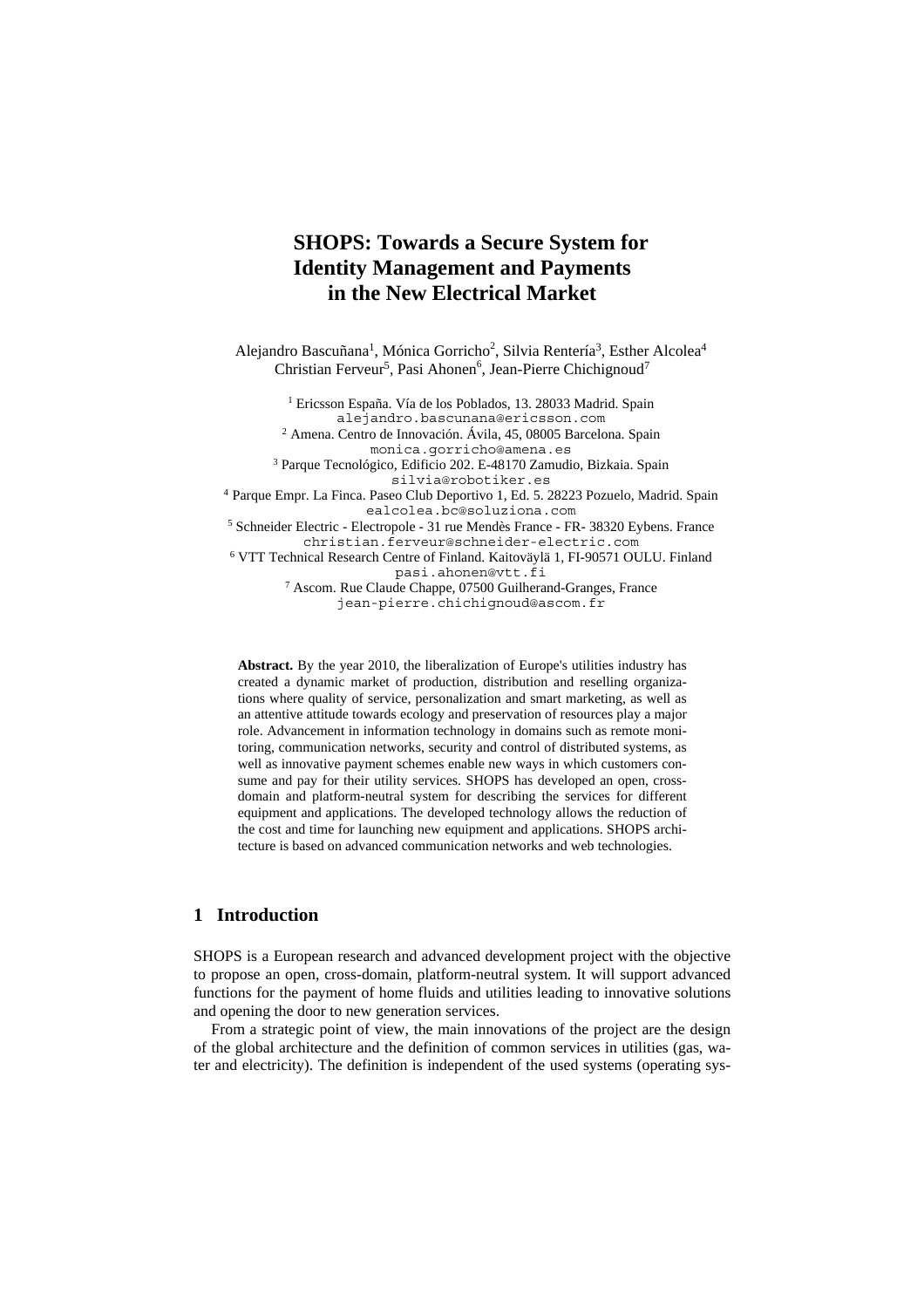tems, physical resources, networks, etc). The project proposes a framework that evolves towards open architectures and payment standards, promoting the natural integration of domestic services.

From the perspective of the environment impact, SHOPS will help to make a rational use of the energy contributing to a better use of the natural resources through a control over the production, distribution and consumption.

#### **2 Customer Requirements**

Customers are looking for easy to use solutions, price and convenience. Some of the services that the system has to provide to fulfill customer requirements are:

*Consumption:* The system must offer the possibility of buying a punctual consumption or subscribing to a continuous consumption at home or elsewhere. These are the main services provided by SHOPS.

*Information services:* Information must be able to be received by email, internet, digital television, or SMS sent to a mobile phone, depending on customer preferences. These services could be a basic subscription, an option for information or a dedicated subscription.

*Consumption simulation:* The residential customer should have the ability to use simulation to buy a fluid more efficiently. The retailer can provide a comparison of the current consumption and the simulated one, and the customer could evaluate if consumption can be reduced modifying scenarios.

*Delegation:* The customer must be able to hand over the activation of equipment to its Retailer, who can, for example, remotely reduce customer home power consumption during peak hours. Automatic reduction must be defined so that it not reduce the power supply of critical devices. For example, consumer specified priority order should be defined.

*Consumption monitoring:* The system offers to the customer the capability of monitoring consumption through a web page, a mobile phone or digital TV at any time.

*Integrated Invoice:* One of the main services increases the user's comfort by providing a standard integrated invoice for some services such as electricity, water, gas and telecommunications applications.

*Roaming:* The consumer must be able to access the system (such as getting a supply of energy, managing his account, etc) elsewhere than in his usual consumption location with the advantage of adding the price of this consumption to his normal subscription.

*Payment:* Payment is one of the most important services provided by SHOPS. Payment system must offer a wide set of payment methods. The selected mode must depend not only on the environment or device in use, as it is also important to take into account customer's preferences.

SHOPS integrates differentiation strategies for utilities and push value (competitive pricing, discounted bundles), convenience (single point of contact, one bill, 24-7 multi-channel communications), innovation (new service and pricing packages, ser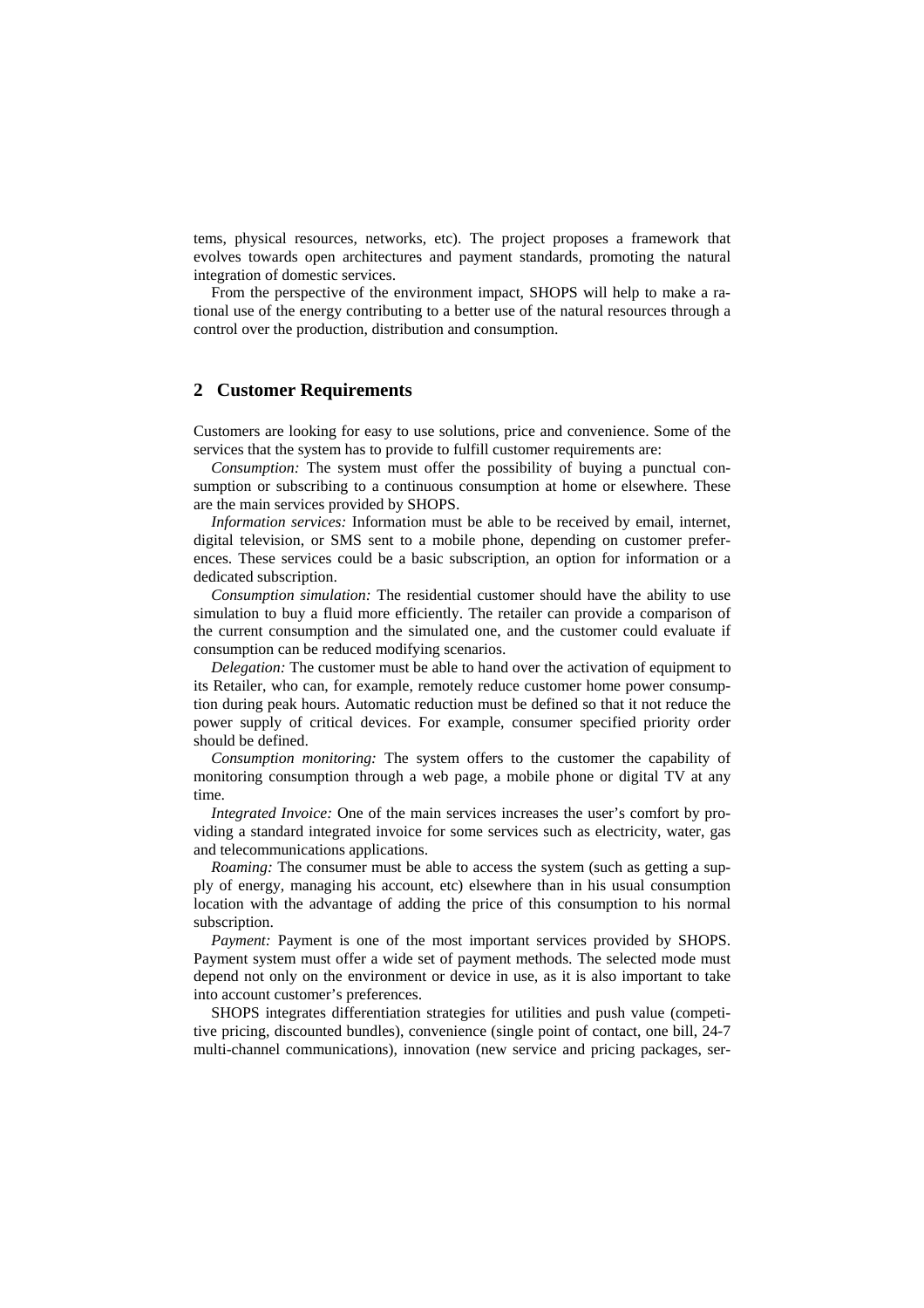vice management) and simplicity (easy to use, coherency) in its service offerings / functionalities.

#### **3 SHOPS Proposed Solution**

In order to fulfill all the new requirements, a new vision of the electrical market was studied and the needed technologies were analyzed to provide the correct solution to each of these challenges.

An important goal of SHOPS was to provide maximum flexibility by means of an integrated infrastructure for new services, especially from a Customer's point of view. SHOPS is attractive enough that services built on top of SHOPS by Retailers will appeal to Customers such that they would like to join SHOPS as a User.

The wide variety of actual electrical networks in various countries makes it difficult to capture in a single model all the business opportunities that can arise, but in order to exhibit the basic opportunities that can lead to actual business cases, some basic rules have been placed by SHOPS on the one-to-one relationships between the actors:

- − All queries of Customers go through its Retailers, whatever the matter be;
- − All network equipment meters, circuit breakers, etc. are often owned by the Distributor;
- − The actual business relationship between the Retailer, the Distributor and the Supplier is out of SHOPS' scope;
- − The Retailer may only control a Customer's piece of equipment in contracted delegation.

It is important to remark that the user interface has been taken into account and for the final solution, different interfaces have been considered (the user can interact to the system through a PC connected to Internet, through a kiosk, a mobile phone and interactive TV), all of them using a similar interface and then reducing the total amount of time and effort that the user should devote to learn how to use the system.

## **4 SHOPS Market**

In a more and more competitive market, differentiation is decisive. Utility companies see the customer service as the key factor in their differentiation strategies because dissatisfaction is the number one reason for customer churn. In Europe, in the utility scope, deregulation started in 1989 and the situation was formalized with the European Union directives to liberalize markets in gas (1998) and electricity (1999) and further improvements to that legislation. Deregulation of the market has already now increased the offers to customers in deregulated countries and will continue increasing the opportunities to companies that are offering services in this market. This means that different retailers can provide their services to one user getting the energy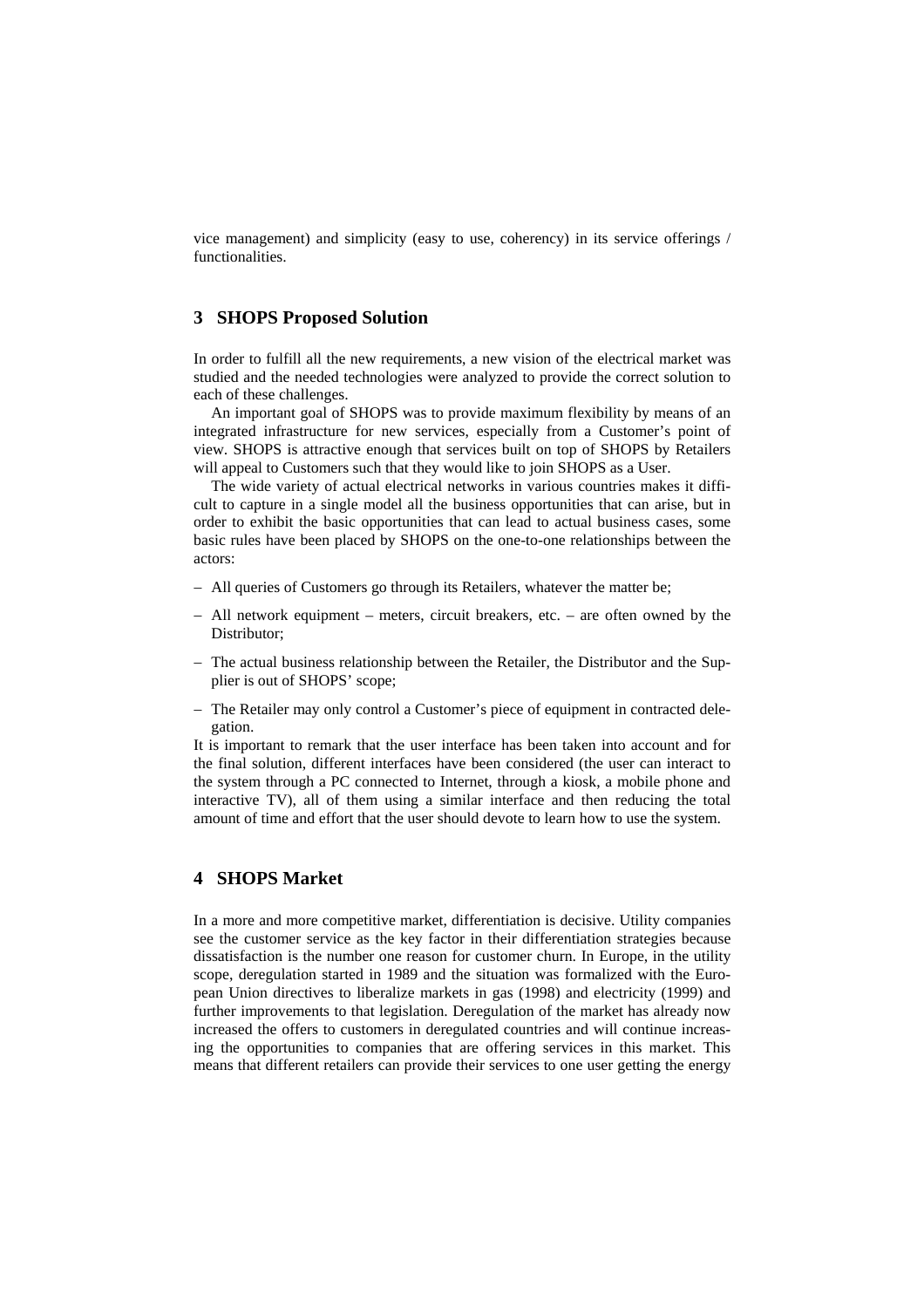from one distributor. This implies that the retailers should differentiate from their competitor with a special offer, which might not be exclusively focused on price. This special offer should include additional services, interfaces or even functionalities. For this reason, services may be determinant for customers when selecting a company.

SHOPS' vision of the future describes a highly connected world in which all customers consume and pay their utility services. As a matter of fact, information technologies specifically those of telecommunications are now widely developed (with increased mobility, growing interconnectivity, emergence of fixed mobile convergence). In this context, open systems such as SHOPS represent a great field of innovation, able to support advanced functions for the purchase and payment of customized utility services as well as propose new and innovative service offerings.

Market Deregulation in electricity and gas opens new perspectives and opportunities for more competition and innovation on the utility market. After almost 50 years of static environment, deregulation is forcing painful and radical changes. While some incumbent utilities are in a position to bar the door and say you cannot install specific technologies connected to the grid, many others are pushing new technologies to leverage their operational performance. Energy retailers will have to offer attractive products to energy end-consumers. Utilities will have to develop both better pricing and differentiation while at the same time being compliant with the regulatory framework.

The major target market for SHOPS is in developed countries where utility markets are both deregulated and competitive (where the incumbent no longer has the monopoly, even though the market is open to alternative suppliers). UK, Denmark, Norway, Sweden are currently concerned and Belgium (all the three regions) and Finland will be concerned as of July 2007.

This market is estimated in terms of energy (gas and electricity) consumption purchase and currently amounts to be \$60 billion with 94 million residential with a \$28,216 GDP/inhabitant. Among those \$60 billion, roughly 10% could currently be captured by SHOPS (10% broadband subscription rate in average for these countries), this is a \$6 billion market. With the hypothesis of 5% additional turnover for services linked to the commodity supply and of 15% additional turnover for other services (telephony, etc) the market for SHOPS amounts to be \$7.4 billion.

Utilities' interest in SHOPS will then remain the main criteria to define from those \$7.4 billion the core target for SHOPS.

A secondary target market for SHOPS is in developed countries where utility markets are deregulated but still concentrated with marginal competition because of the former dominant position of the incumbents, either at a national level (e.g. France) or at a local level (e.g. Germany). In this case, new entrants have entry barriers and have to be very aggressive and customer-attractive to gain market share. Moreover development of dual fuel offerings (e.g. gas and electricity) is an opportunity for creating new dynamics on the market. But in that case, business models have to be considered carefully because of small customer portfolio of new entrants. France, Italy, Germany, Spain and Netherlands are particularly concerned as of July 2007 (date for mass market deregulation in those countries).

This market is estimated in terms of energy (gas and electricity) consumption purchase and amounts to be \$171 billion with 290 million residential with a \$25,471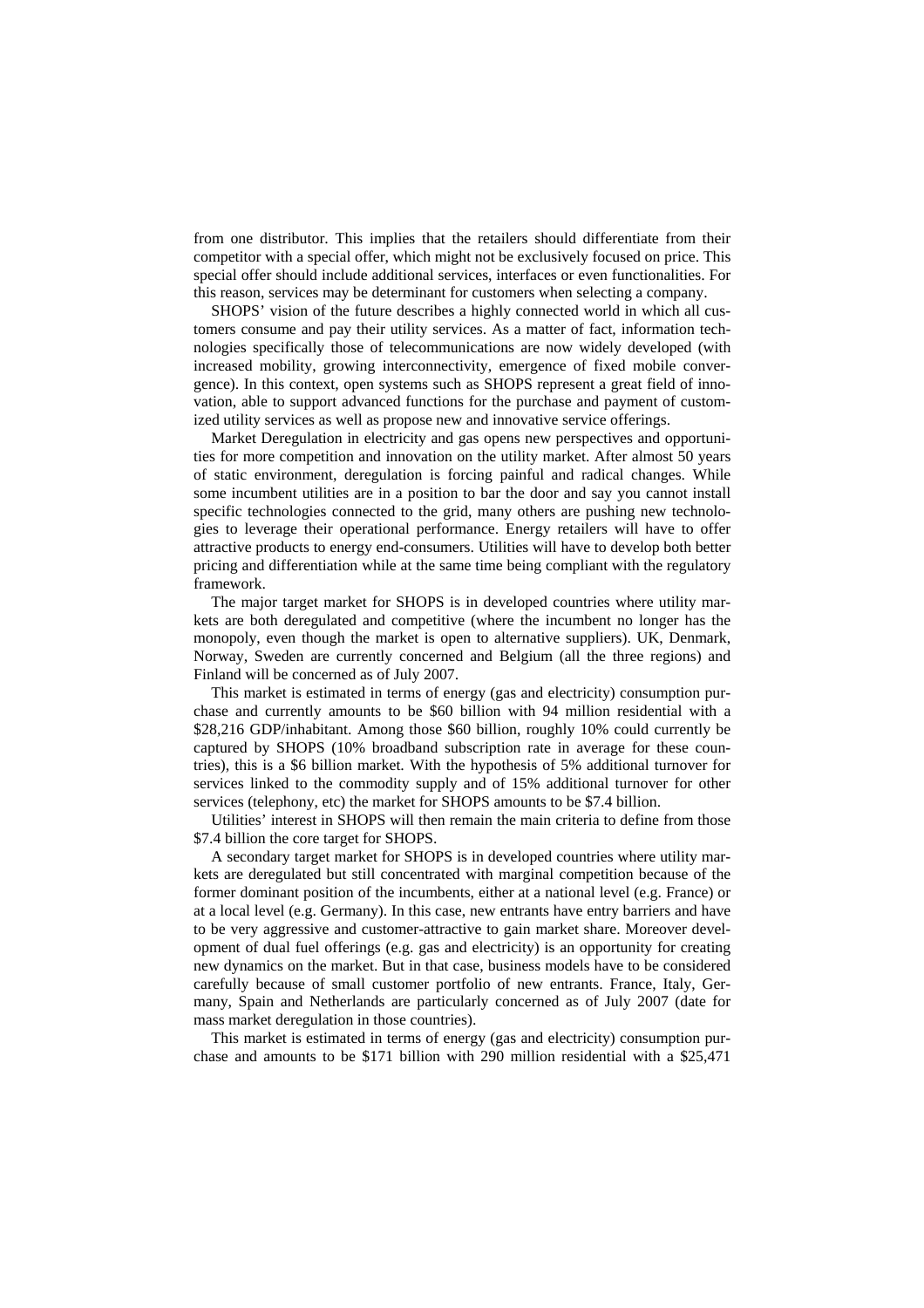GDP/inhabitant. Among those \$171 billion, one third may be captured by SHOPS (IDATE estimates that in 2007, one third of European households will have a broadband subscription), this is a \$56 billion market. With the hypothesis of 5% additional turnover for services linked to the commodity supply and of 15% additional turnover for other services (telephony, etc) the market for SHOPS amounts to be \$68 billion.

Utilities' interest in SHOPS will then remain the main criteria to define the core target for SHOPS from those \$68 billion. According heterogeneity of utility markets, there is no common business case for SHOPS. In particular, European diversity of context will have to be carefully taken into consideration as SHOPS is created, marketed and delivered.

SHOPS platform concerns utility companies, service providers or business partners having their own business model and priorities as well as many other industries (telecom, multimedia, security and home automation…).

## **5 Technical Solution**

The issues solved by the solution provided by SHOPS project can be summarized in the following subjects:

- − **Distributed architecture and interoperability**: Different actors collaborate in the system in order to provide the necessary functionality. Each of these actors can be located in remote sites and use different kind of information systems. Access and interoperability among all of them must be assured.
- − **Customer strong authentication**: Final customer interacting with the system must be authenticated to avoid misuse of system and fraud. Alternative authentication methods are offered for different security needs.
- − **Identity and authorization management**: In a distributed architecture, like SHOPS' one, customer identification and services access authorization management is provided in a unified and federated way to facilitate system use to final customers and to simplify service management.
- **Roaming of services**: System final customers must be able to access their local services from a remote location, thus roaming of services among different locations and providers are offered.
- − **Payment management**: Payment of services in a secure way are provided. The payment for a service is split among several providers, so accounting, billing and payment services are provided for this option.
- − **Metering**: Different fluids consumption is metered for different clients and possibly from different locations. Different kinds of meters with different functionalities are taken into account.
- − **Connection with legacy systems**: Most utility companies have proprietary information systems that should be connected with SHOPS systems in order to interoperate. A common interface for connection to legacy systems is provided.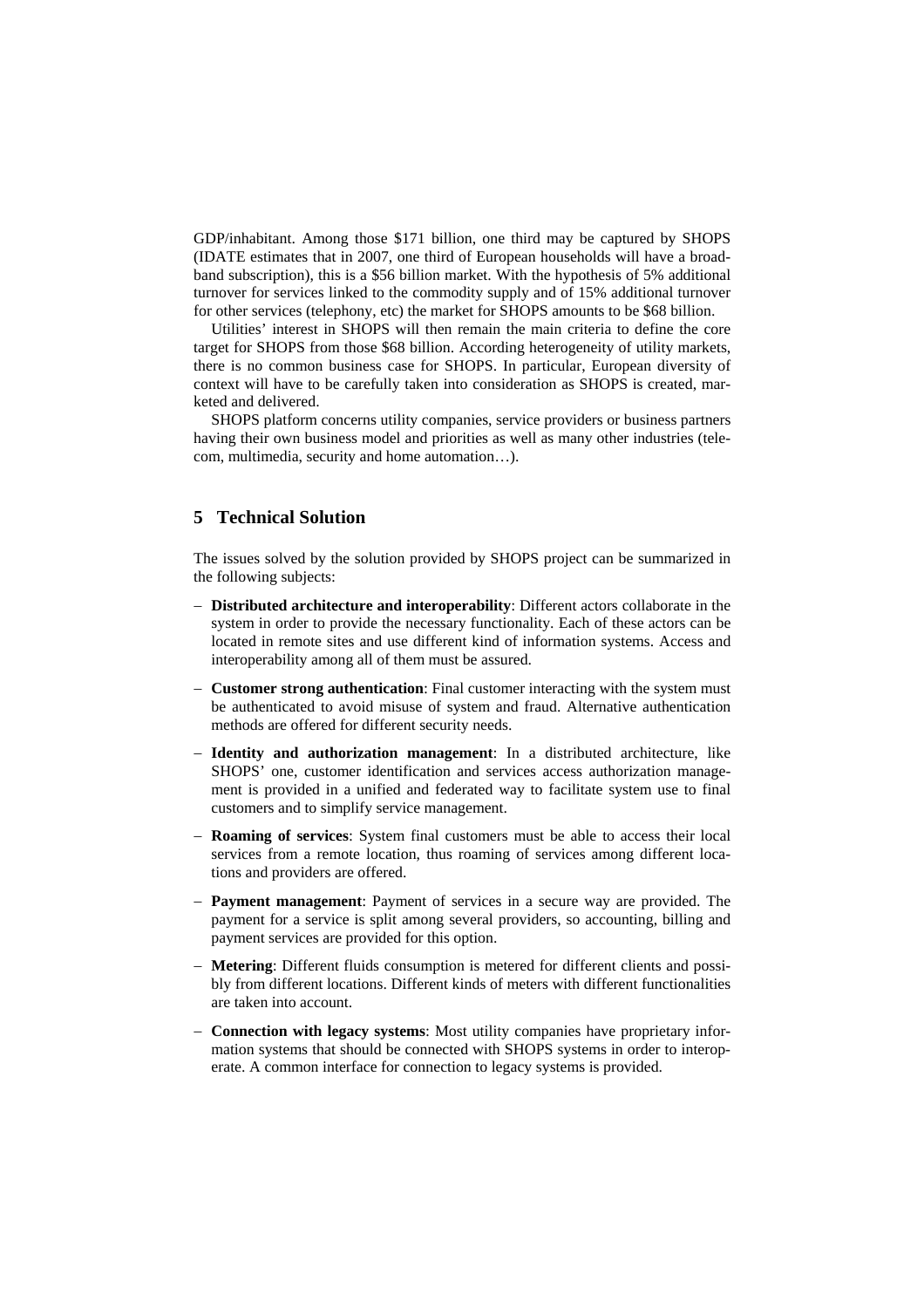− **Security issues**: Being a distributed system, SHOPS addresses different kind of security issues: communication channel security, data security and integrity, security of the SHOPS system code, authentication of final customers and assurance of the privacy of personal data.

SHOPS has developed a system model to warrantee that all elements are interconnected and have interoperability in a way that the electrical market can offer new services and functionalities to final users.

#### **5.1 Technologies for the development**

The different technologies used for the development include:

- − **Internet technology and Web Services:** Nowadays, the most used communication network for distributed systems is Internet. This technology gives the possibility of providing services at any site on the network and accessing them from a remote location without the necessity of installing specific client software; customer mobility, independence from the terminal devices and from development platform is assured. In this context web services (WS) allow organizations to use business applications that share data with other modular programs, over the Internet. Besides that, web services are platform-independent applications that can be easily published, located and invoked using standard web protocols. Federated identity is an important requirement for services-oriented architecture (SOA) environments. The ability to enforce, leverage, manage, and control identities across different organizations, while also performing functions such as Single Sign-On with Web services, are driving standards and supporting tools such as Security Assertion Mark-up Language (SAML), Liberty Alliance, WS-Security, and WS-Federation.
- **Metering:** Metering fluid consumption is more than just a question of technique. Meter devices must comply with legal requirements in order to be deemed authentic in case of disagreement on the real consumption. They also must propose a common well-known interface to be used by different utility providers. Best way to achieve these two issues is by conforming to widely recognized electricity metering standards. There are a lot of different standards used by utilities around the world, but most can trace their origins to either the American National Standards Institute (ANSI) or the International Electro technical Commission (IEC) standards. Nowadays, the commercial value of meters depends more and more on their interoperability and system integration. ANSI and IEC propose a set of standards for each concern: electricity metering equipment and communication protocols for electricity meters.
- **Payment:** Web services based technologies offer a way to implement a standard and secured payment service, so all technologies related to Web Services and Web Services Security (WSS) are addressed: XML, SOAP, WSDL. For payment over the Web, security is improved for both customer and merchant without too many constraints. New payment technologies, like VISA 3D Secure  $\text{TM}$ , will be used for payment by credit card. It provides basis for global interoperability of Authenticated Payments. Payment should be addressed by clients in the same way inde-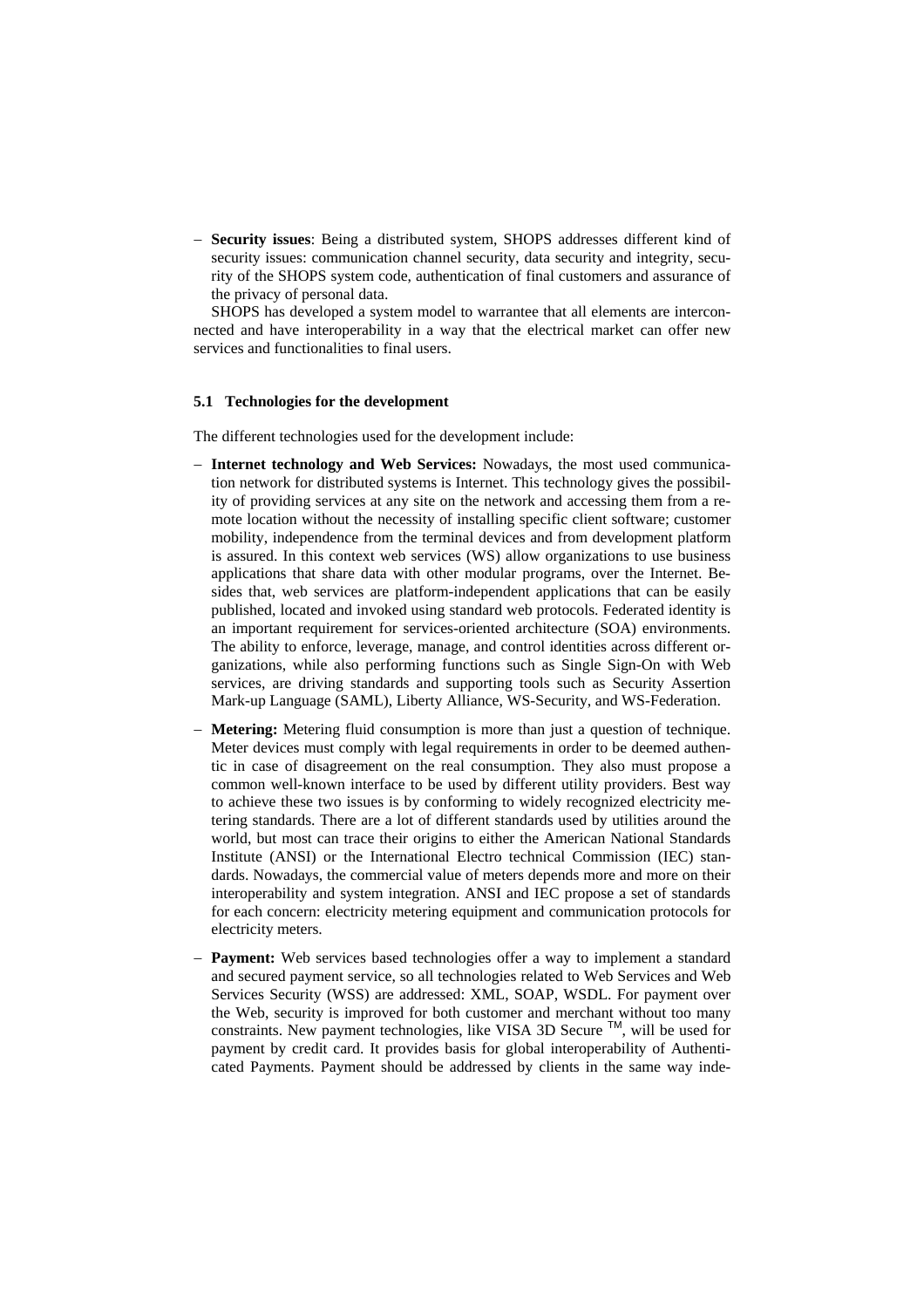pendently of the terminal used ( PC, PDA, mobile phone or digital TV), so that not only the use, but also the time needed to learn how to use the service is minimized. In this way, the inclusion of any new device for accessing a service will be considered natural.

#### **5.2 Security assurance**

Usually, the security objectives depend much on the used application as well as the position of the user device (home, mobile, public etc.), and of course the used networks.

Single sign-on system requires simpler procedures but different attitude from the user than the traditional systems where the access control is totally distributed between the different servers/services and there is little or no co-operation at all between the services.

End-to-end secure channel, on the other hand, is of pure responsibility of the participating entities (in SHOPS case the user and the service), at least in many of the existing implementations. The threat is how to introduce the user and the service to each other so that they trust each other and can start the communication. The de facto solution for this is PKI (using identity/service certificates) and the password establishment that is done off-line (prior to the actual communication of valuable private information, for example financial transactions). The means of security in end-to-end communication has traditionally been relatively complex, and as such, not very user friendly. However, this is changing as the biometric sensors and their business application are evolving to the acceptable levels of standardization, robustness, quality and price.

When defining the target of security objectives in SHOPS, it could be taken the viewpoint of security of the subsystems, or keep the objectives in general level and regard subsystem security as an implementation issue. There are various networks and involved parties that may have obvious impacts on the security objectives and requirements. The user device also include an important part, a web browser client that provides for the end to end security from the end user device all the way to the service provider or payment broker's server.

Securing of all kind of data must be taken into account from application data to system software code when necessary. Data should be encrypted not only when being transmitted but also when stored depending on its sensitivity. Customer privacy related data should be specially protected to fulfill national and international laws.

Taking into consideration all the regulations and their specific requirements related to user identity and payment management, SHOPS project makes use of Liberty alliance and biometric technologies (by enhancing the level of user's authentication) in a well specified fashion.